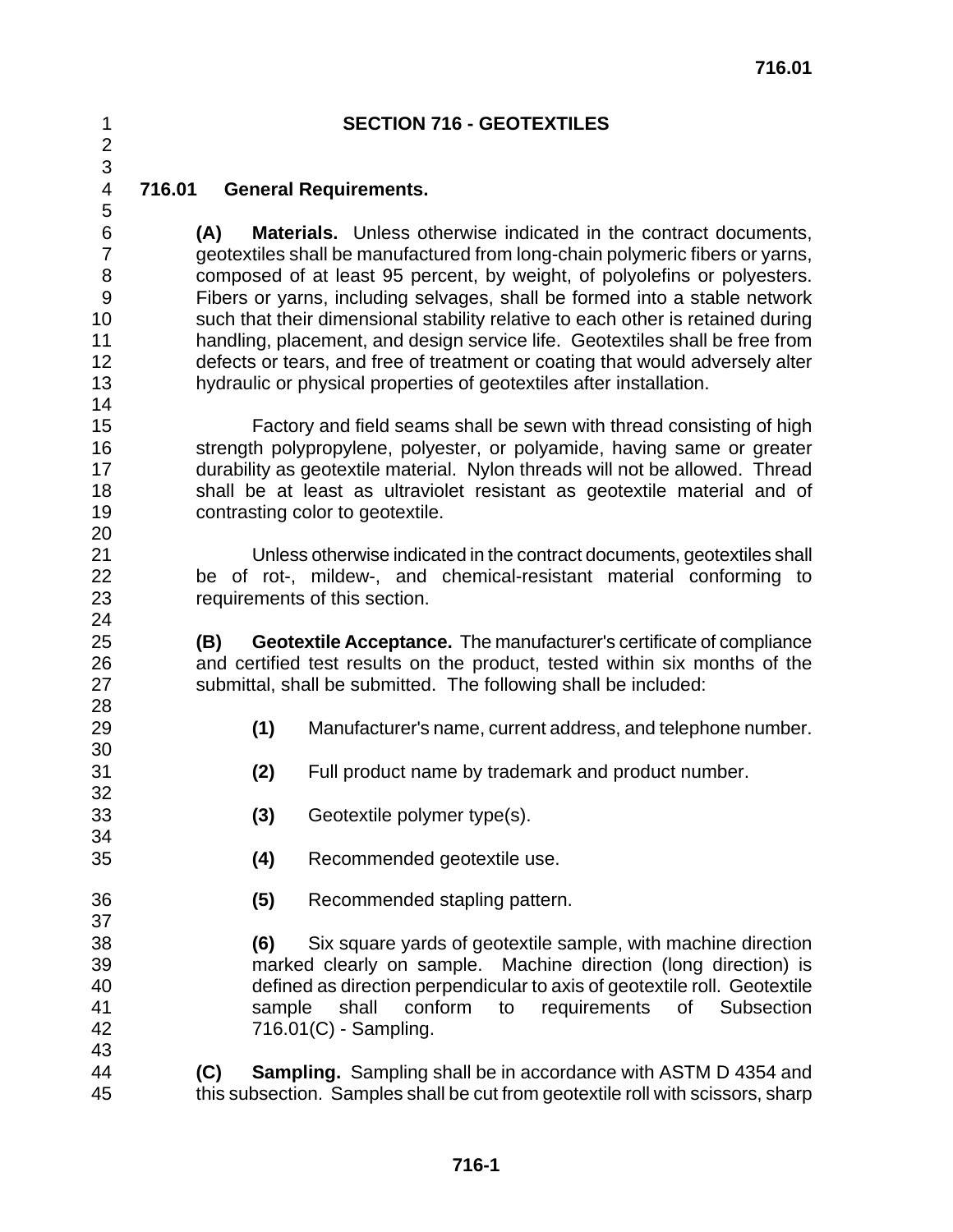knife, or other suitable method that produces a smooth edge and does not rip or tear the material. Samples shall not be taken from outer wrap of geotextile roll, nor inner wrap of the core.

 If geotextile seams are to be field sewn, the Contractor shall provide a section of sewn seam that can be sampled by the Engineer before geotextile is installed. Sewn seam for sampling shall be sewn using same equipment and procedures that will be used to sew production seams. If production seams will be sewn in both machine and cross-machine directions, sewn seams for sampling shall be provided that are oriented in both machine and cross-machine directions. 

**If geotextile seams are to be factory sewn, the Engineer will obtain**  samples of factory seam at random, from any of the rolls to be used. The Contractor shall submit seam assembly description, and the Engineer will include that description with seam sample obtained for testing. Seam assembly description shall include seam type, sewing thread type(s), and stitch density.

 Each sample shall have minimum of 2 yards of seam length, with minimum of 18 inches of material on each side of seam, for each seam orientation (machine or cross-machine direction).

 **(D) Physical Properties.** Physical property values in these specifications, with the exception of apparent opening size (AOS), represent minimum average roll values (MARV). Average test results (weaker principal direction for mechanical tests) for a particular property, for any individual roll tested within a lot sampled, shall meet or exceed specified values. Values for AOS represent maximum average roll values.

 **(E) Packaging.** Geotextiles shall be packaged in rolls of length and width to meet requirements. Geotextiles shall be wound uniformly onto suitable cylindrical forms or cores to aid in handling and unrolling. Each roll of fabric and form or core shall be packaged individually in a sheath, wrapper, or container.

 **(F) Identification.** Unless otherwise indicated in the contract documents, geotextiles shall be identified in accordance with ASTM D 4873 and this subsection. Include the following information:

- **(1)** Unique roll number, serially designated.
- **(2)** Manufacturer's lot number or control numbers.
- **(3)** Name of fabric manufacturer.
- **(4)** Date of manufacture.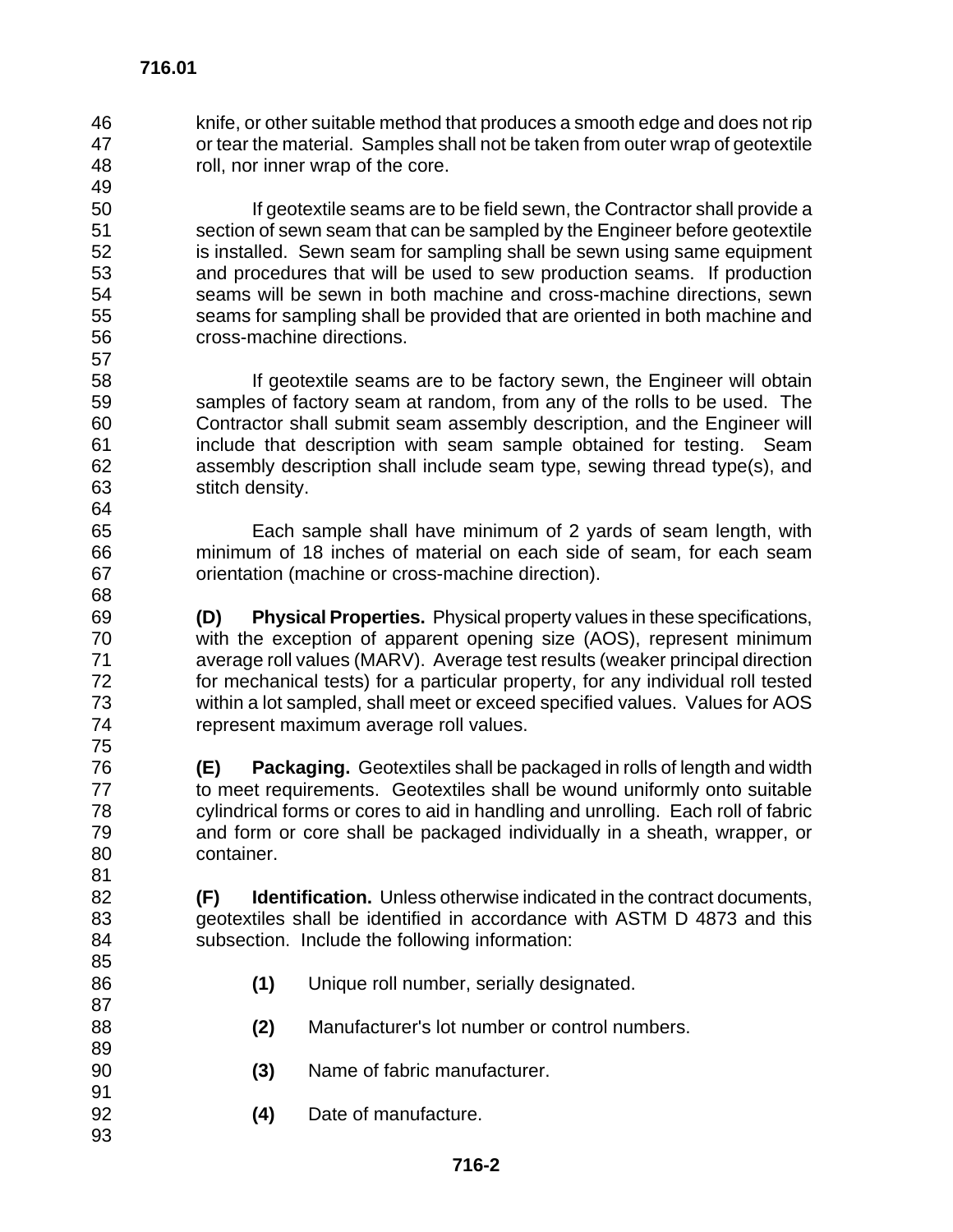95

97

99

101

104

106

- 94 **(5)** Product brand name.
- 96 **(6)** Manufacturer's style or catalog designation of the fabric.
- 98 **(7)** Roll width, in feet.
- 100 **(8)** Roll length, in feet.

102 **(9)** Gross weight of entire package, including fabric, core, 103 wrapping, and container.

105 **(10)** Net weight of fabric alone.

 **(G) Storage and Handling.** Geotextiles shall be stored and handled in accordance with ASTM D 4873 and this subsection. Geotextiles shall be kept dry and stored off the ground. During shipment and storage, material shall not be exposed to sunlight or other forms of light that contain ultraviolet rays, for more than five days.

113 **716.02 Geotextiles For Permeable Separator Applications.** Material shall 114 conform to Subsection 716.01 - General Requirements and Table 716.02-1 - 115 Material Requirements.

116

112

| <b>TABLE 716.02-1 - MATERIAL REQUIREMENTS</b>                                |                                 |                             |  |  |
|------------------------------------------------------------------------------|---------------------------------|-----------------------------|--|--|
| <b>PHYSICAL PROPERTY</b>                                                     | <b>TEST</b><br><b>PROCEDURE</b> | <b>REQ'T</b><br><b>MARV</b> |  |  |
| Grab Strength, (lbs.) (minimum)                                              | <b>ASTM D 4632</b>              | 180                         |  |  |
| Sewn Seam Strength (lbs.) (minimum)                                          | <b>ASTM D 4884</b>              | 160                         |  |  |
| Trapezoid Tear Strength (lbs.) (minimum)                                     | <b>ASTM D 4533</b>              | 75                          |  |  |
| Puncture Resistance (lbs.) (minimum)                                         | <b>ASTM D 4833</b>              | 80                          |  |  |
| Permittivity (sec <sup>-1</sup> )(minimum)                                   | <b>ASTM D 4491</b>              | 0.02 <sup>1</sup>           |  |  |
| Apparent Opening Size (U.S. Standard Sieve) <sup>2</sup>                     | <b>ASTM D 4751</b>              | 70-120                      |  |  |
| Ultraviolet Degradation, 500 hours.<br>(Percent Strength Retained) (minimum) | <b>ASTM D 4355</b>              | 50                          |  |  |
| 1. Decomplished of montechile algebra was atomitives that of a city          |                                 |                             |  |  |

**<sup>1</sup>**Permittivity of geotextile shall be greater than that of soil.

**<sup>2</sup>**Apparent Opening Size (AOS) requirement may be adjusted when less than 50 percent of soil particles, by weight, passes U.S. No. 200 sieve, or when geotextile permeability (ASTM D 4491) is equal to or less than soil permeability.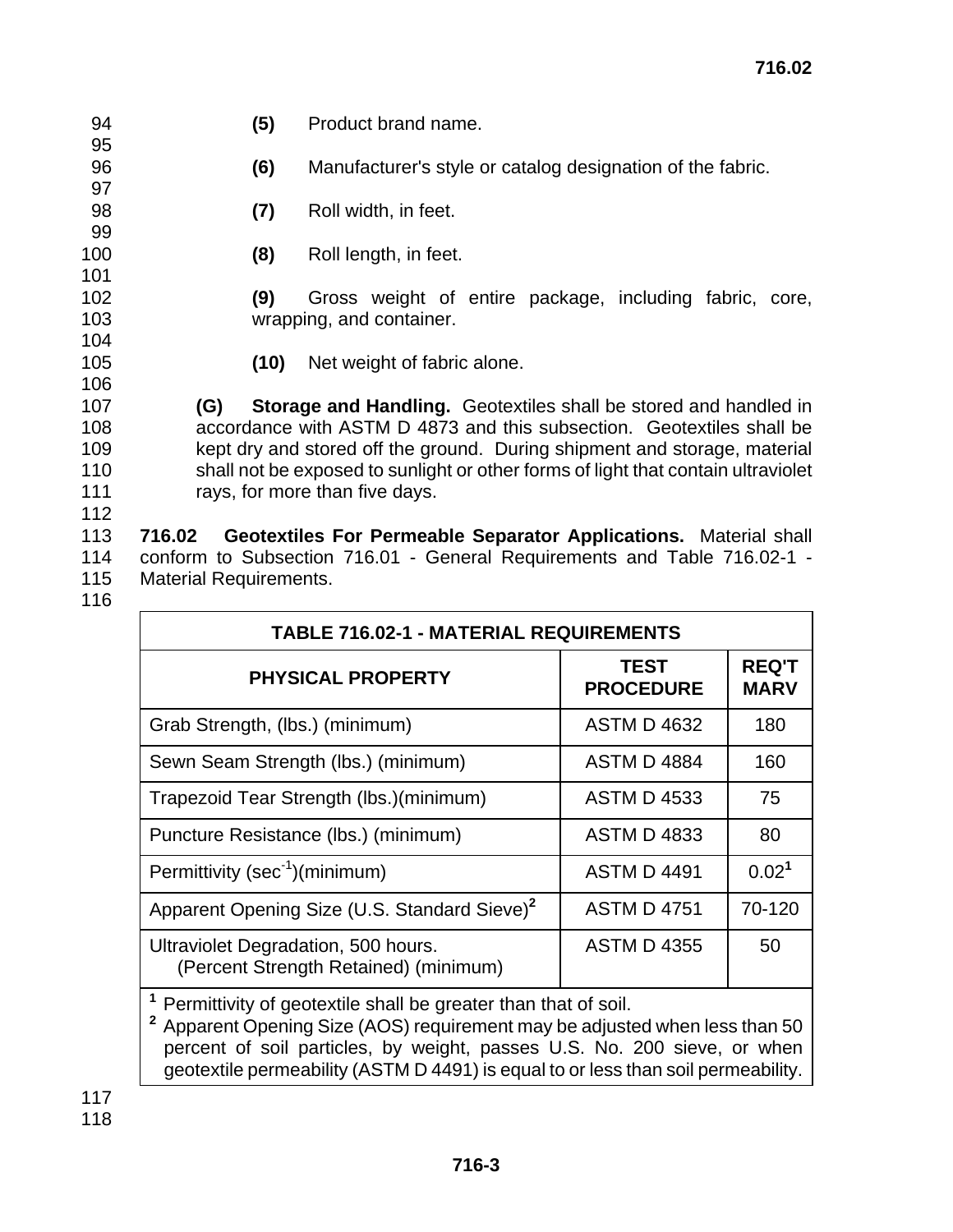118 **716.03 Geotextiles for Underdrain Applications.** Material shall conform to 119 Subsection 716.01 - General Requirements and Table 716.03-1 - Material 120 Requirements.

121

| <b>TABLE 716.03-1 - MATERIAL REQUIREMENTS</b>                              |                                 |                             |  |
|----------------------------------------------------------------------------|---------------------------------|-----------------------------|--|
| <b>PHYSICAL PROPERTY</b>                                                   | <b>TEST</b><br><b>PROCEDURE</b> | <b>REQ'T</b><br><b>MARV</b> |  |
| Grab Strength (lbs.) (minimum)                                             | <b>ASTM D 4632</b>              | 180                         |  |
| Seam Strength (lbs) (minimum)                                              | <b>ASTM D 4884</b>              | 160                         |  |
| Trapezoid Tear Strength (lbs.) (minimum)                                   | <b>ASTM D 4533</b>              | 75                          |  |
| Puncture Resistance (lbs.) (minimum)                                       | <b>ASTM D 4833</b>              | 80                          |  |
| Apparent Opening Size (U.S. Standard Sieve) <sup>1</sup>                   | <b>ASTM D 4751</b>              | 70-120                      |  |
| Ultraviolet Degradation, 500 hrs.<br>(Percent Strength Retained) (minimum) | <b>ASTM D 4355</b>              | 50                          |  |
|                                                                            |                                 |                             |  |

**<sup>1</sup>**Apparent Opening Size (AOS) requirement may be adjusted when less than 50 percent of soil particles, by weight, passes U.S. No. 200 sieve, or when geotextile permeability (ASTM D 4491) is equal to or less than soil permeability.

122

 **716.04 Geotextiles for Paving Applications.** Material shall conform to Subsection 716.01 - General Requirements and Table 716.04-1 - Material Requirements; shall be nonwoven, needle-punched, and heat-bonded on one side; and manufactured from polyester, polypropylene, or polypropylene-nylon material. 127

| <b>TABLE 716.04-1 - MATERIAL REQUIREMENTS</b>                                                                                                                                                                                                     |                                 |                             |  |
|---------------------------------------------------------------------------------------------------------------------------------------------------------------------------------------------------------------------------------------------------|---------------------------------|-----------------------------|--|
| <b>PHYSICAL PROPERTY</b>                                                                                                                                                                                                                          | <b>TEST</b><br><b>PROCEDURE</b> | <b>REQ'T</b><br><b>MARV</b> |  |
| Grab Strength, either direction (lbs.) (minimum)                                                                                                                                                                                                  | <b>ASTM D 4632</b>              | 100                         |  |
| Ultimate Elongation (percent) (minimum)                                                                                                                                                                                                           | <b>ASTM D 4632</b>              | 50                          |  |
| Mass Per Unit Area (ounce/square yard) (minimum)                                                                                                                                                                                                  | <b>ASTM D 5261</b>              | 4                           |  |
| Asphalt Retention (gallon/square yard) (minimum)                                                                                                                                                                                                  | <b>ASTM D 6140</b>              | Notes <sub>1</sub><br>and 2 |  |
| Melting Point (degrees F) (minimum)                                                                                                                                                                                                               | ASTM D 276                      | 325                         |  |
| Asphalt required to saturate paving fabric only. Asphalt retention shall be<br>provided in manufacturer's certification.<br>$\mathbf{z}$<br>Product asphalt retention property shall meet MARV value provided by<br>manufacturer's certification. |                                 |                             |  |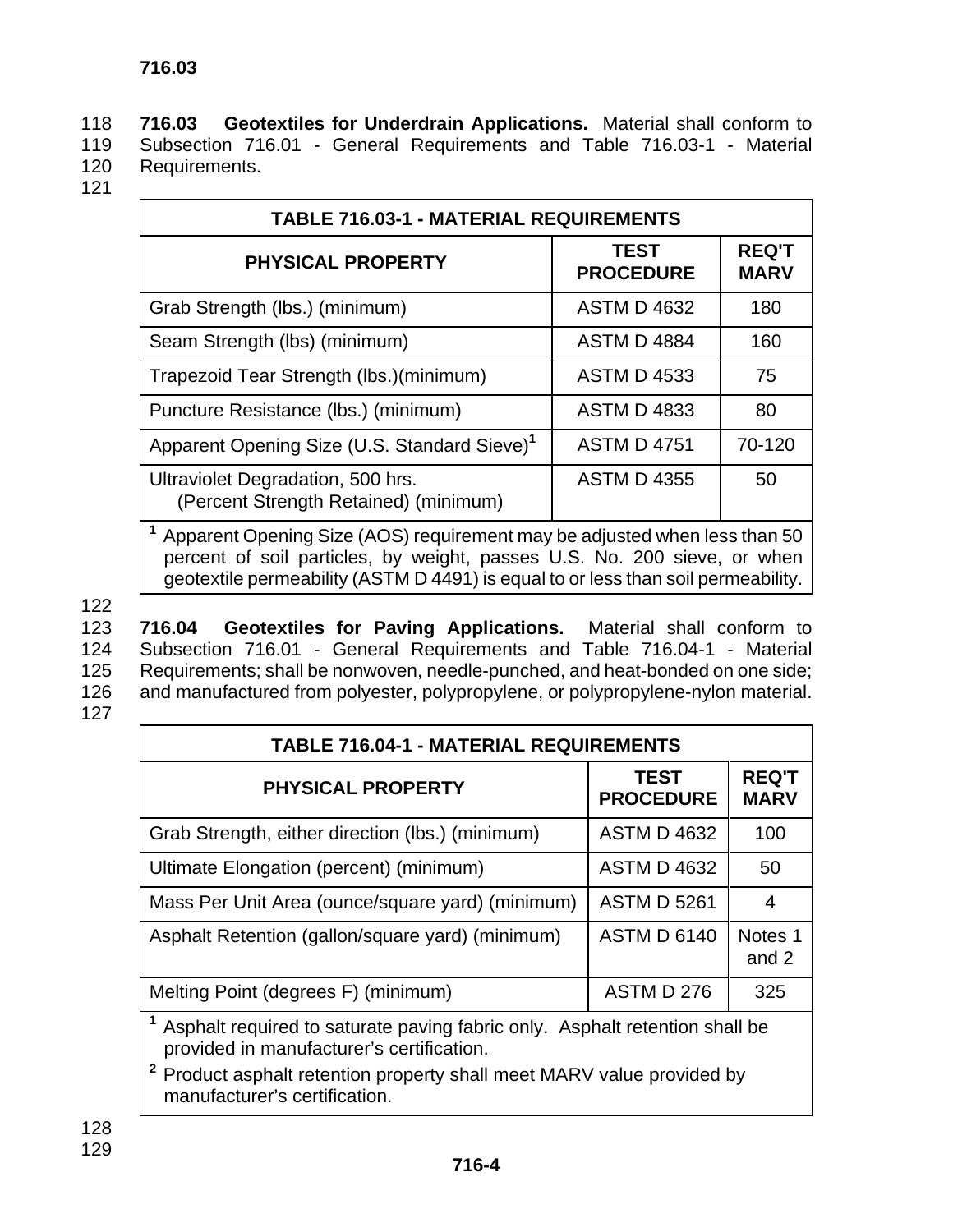129 **716.05 Geotextiles for Geocomposite Drain Applications.** Material shall 130 conform to Subsection 716.01 - General Requirements and Table 716.05-1 -<br>131 Material Requirements; and shall be one-side impermeable, able to pass water and 131 Material Requirements; and shall be one-side impermeable, able to pass water and<br>132 to retain soil without clogging. to retain soil without clogging.

133

| <b>TABLE 716.05-1 - MATERIAL REQUIREMENTS</b>                                                                                                                                                                                                           |                                 |                             |  |  |
|---------------------------------------------------------------------------------------------------------------------------------------------------------------------------------------------------------------------------------------------------------|---------------------------------|-----------------------------|--|--|
| <b>PHYSICAL PROPERTY</b>                                                                                                                                                                                                                                | <b>TEST</b><br><b>PROCEDURE</b> | <b>REQ'T</b><br><b>MARV</b> |  |  |
| <b>Fabric Properties:</b>                                                                                                                                                                                                                               |                                 |                             |  |  |
| Grab Strength, either direction, (Ibs) (minimum)                                                                                                                                                                                                        | <b>ASTM D 4632</b>              | 110                         |  |  |
| Elongation, either direction (percent) (maximum)                                                                                                                                                                                                        | <b>ASTM D 4632</b>              | 70                          |  |  |
| Puncture Resistance (lbs) (minimum)                                                                                                                                                                                                                     | <b>ASTM D 4833</b>              | 70                          |  |  |
| Apparent Opening Size (U.S. Standard Sieve) <sup>1</sup>                                                                                                                                                                                                | <b>ASTM D 4751</b>              | $70 - 120$                  |  |  |
| <b>Core Properties:</b>                                                                                                                                                                                                                                 |                                 |                             |  |  |
| Compressive Strength (psi) (minimum)                                                                                                                                                                                                                    | <b>ASTM D 1621</b>              | 40                          |  |  |
| Flow Rate at 14.5 psi, gradient 1.0 (gal/min/ft)<br>(minimum)                                                                                                                                                                                           | <b>ASTM D 4716</b>              | 15                          |  |  |
| <sup>1</sup> Apparent Opening Size (AOS) requirement may be adjusted when less than 50<br>percent of soil particles, by weight, passes U.S. No. 200 Sieve, or when<br>geotextile permeability (ASTM D 4491) is equal to or less than soil permeability. |                                 |                             |  |  |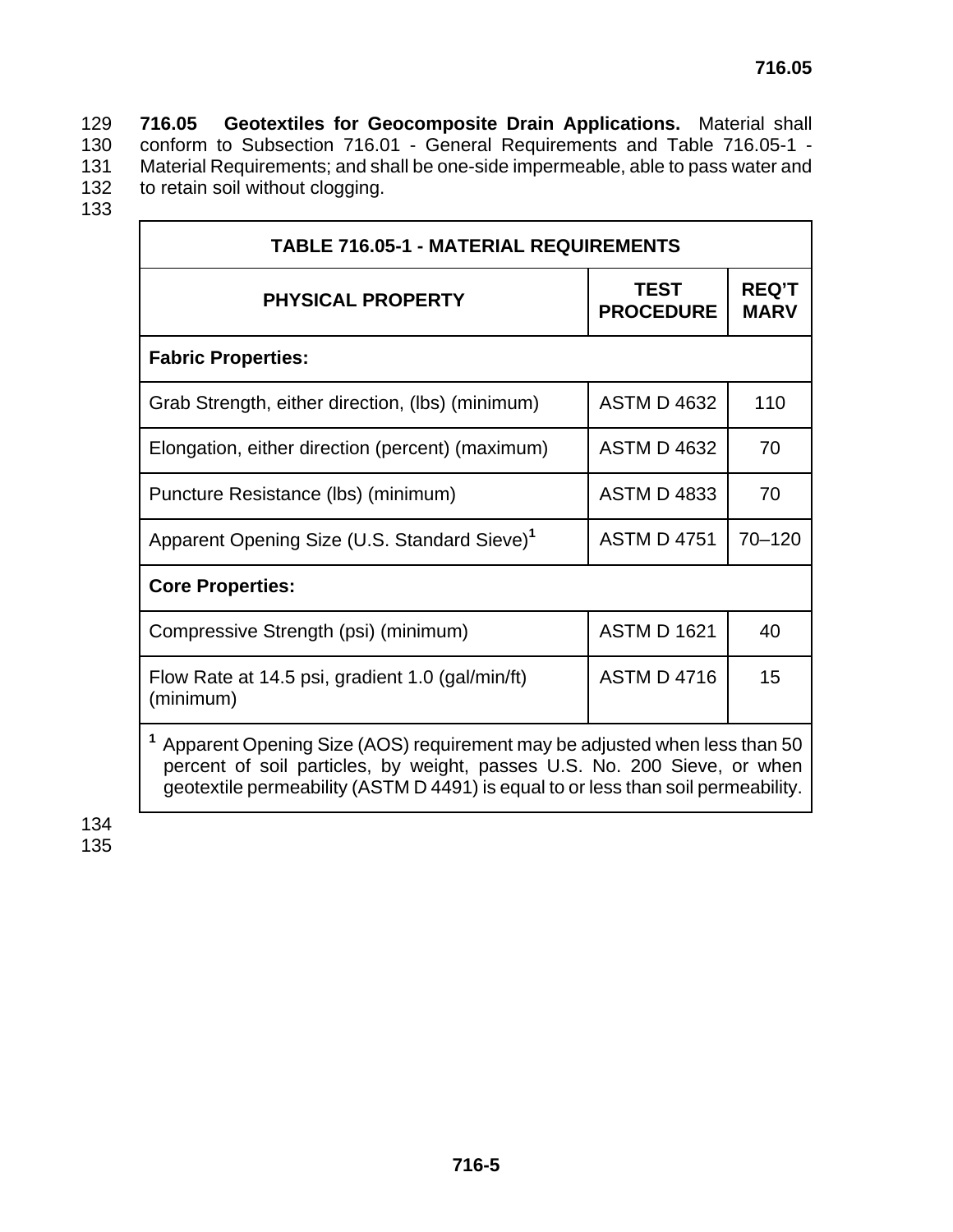135 **716.06 Geotextiles for Stabilization Applications.** Material shall conform to 136 Subsection 716.01 - General Requirements and Table 716.06-1 - Material 137 Requirements. Requirements.

138

| <b>TABLE 716.06-1 - MATERIAL REQUIREMENTS</b>                               |                                 |                             |  |
|-----------------------------------------------------------------------------|---------------------------------|-----------------------------|--|
| <b>PHYSICAL PROPERTY</b>                                                    | <b>TEST</b><br><b>PROCEDURE</b> | <b>REQ'T</b><br><b>MARV</b> |  |
| Grab Strength, (lbs.) (minimum)                                             | <b>ASTM D 4632</b>              | 315                         |  |
| Sewn Seam Strength (lbs.) (minimum)                                         | <b>ASTM D 4884</b>              | 285                         |  |
| Trapezoid Tear Strength (lbs.) (minimum)                                    | <b>ASTM D 4533</b>              | 115                         |  |
| Puncture Resistance (lbs.) (minimum)                                        | <b>ASTM D 4833</b>              | 115                         |  |
| Permittivity (sec <sup>-1</sup> ) (minimum)                                 | <b>ASTM D 4491</b>              | 0.05 <sup>1</sup>           |  |
| Apparent Opening Size (U.S. Standard Sieve)                                 | <b>ASTM D 4751</b>              | 40                          |  |
| Ultraviolet Degradation, 500 hrs<br>(Percent Strength Retained) (minimum)   | <b>ASTM D 4355</b>              | 50                          |  |
| <sup>1</sup> Permittivity of geotextile shall be greater than that of soil. |                                 |                             |  |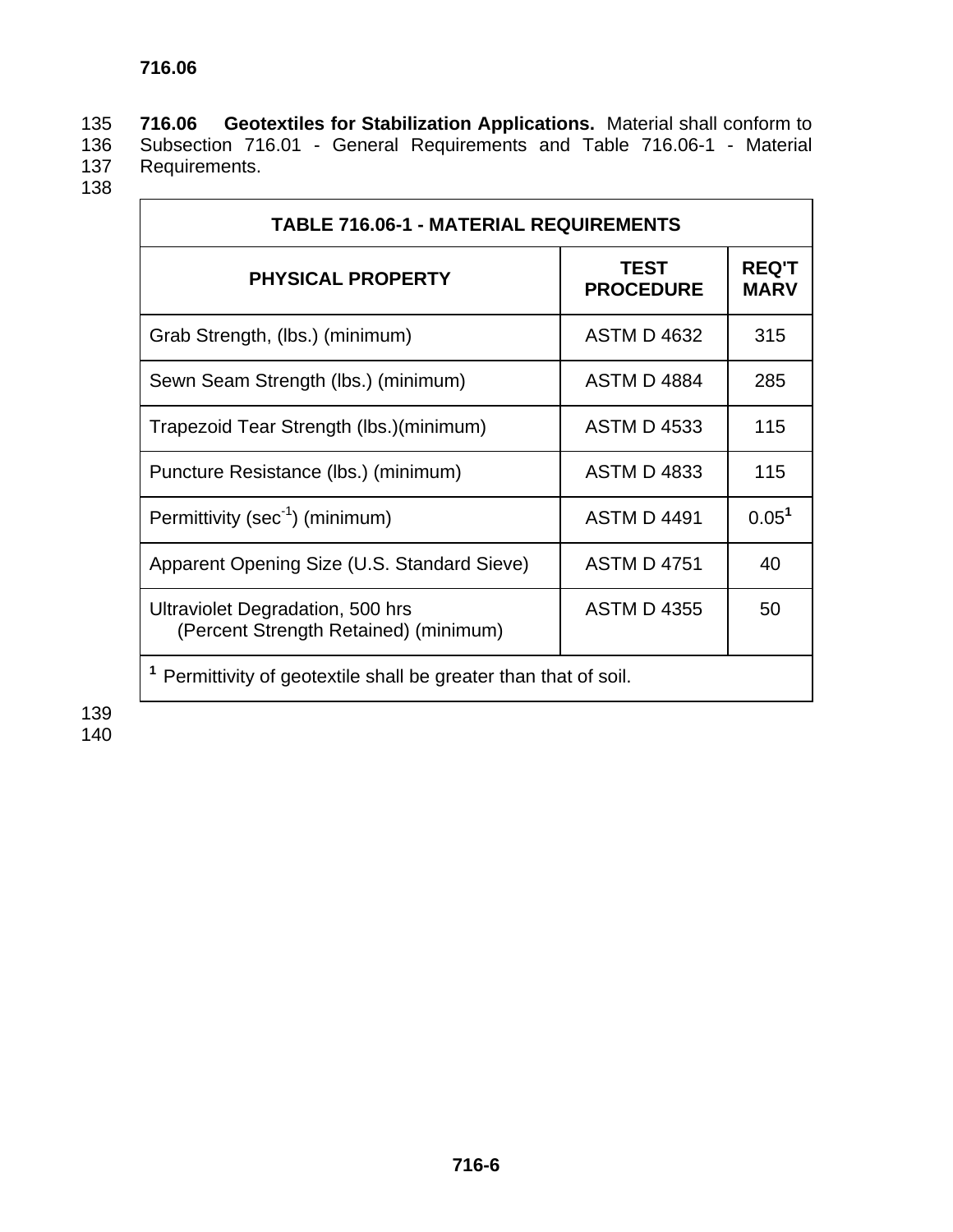140 **716.07 Geotextiles for Permanent Erosion Control Applications.** Material 141 shall conform to Subsection 716.01 - General Requirements and Tables 716.07-1 142 and 716.07-2- Material Requirements.

- 143
- 

## 144 **(A) Woven Monofilament Geotextiles.**

145

| <b>TABLE 716.07-1 - MATERIAL REQUIREMENTS</b>                                               |                                 |                                                              |          |     |
|---------------------------------------------------------------------------------------------|---------------------------------|--------------------------------------------------------------|----------|-----|
| <b>PHYSICAL PROPERTY</b>                                                                    | <b>TEST</b><br><b>PROCEDURE</b> | <b>REQ'T MARV</b>                                            |          |     |
| Grab Strength, (lbs.) (minimum)                                                             | <b>ASTM D 4632</b>              |                                                              | 250      |     |
| Sewn Seam Strength (lbs.) (minimum)                                                         | <b>ASTM D 4884</b>              |                                                              | 225      |     |
| Trapezoid Tear Strength (lbs.) (minimum)                                                    | <b>ASTM D 4533</b>              | 60                                                           |          |     |
| Puncture Resistance (lbs.) (minimum)                                                        | <b>ASTM D 4833</b>              | 90                                                           |          |     |
| Degradation,<br>Ultraviolet<br>500<br>hrs<br>Retained)<br>(Percent<br>Strength<br>(minimum) | <b>ASTM D 4355</b>              |                                                              | 50       |     |
|                                                                                             |                                 | <b>Percent In-Situ Soil</b><br>Passing 0.075 mm <sup>1</sup> |          |     |
| <b>PHYSICAL PROPERTY</b>                                                                    | <b>TEST</b><br><b>PROCEDURE</b> | $<$ 15                                                       | 15 to 50 | >50 |
| Permittivity (sec <sup>-1</sup> ) (minimum)                                                 | <b>ASTM D 4491</b>              | 0.7                                                          | 0.2      | 0.1 |
| Apparent Opening Size (U.S. Standard<br>Sieve)                                              | <b>ASTM D 4751</b>              | 40                                                           | 60       | 70  |
| Based on grain size analysis of in-situ soil in accordance with AASHTO T 88.                |                                 |                                                              |          |     |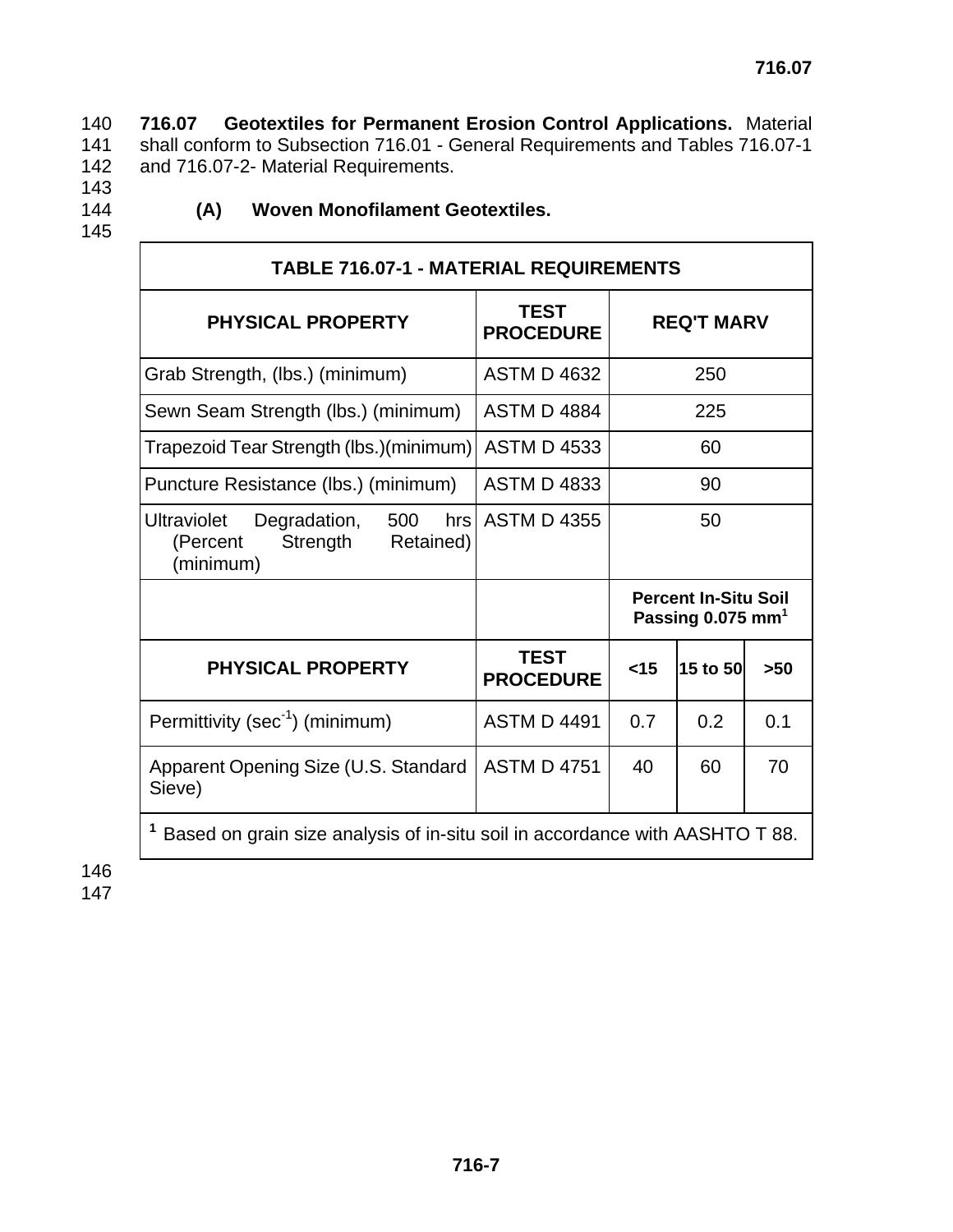# 147 **(B) All Other Geotextiles.**

148 **716.07** 

| <b>TABLE 716.07-2 - MATERIAL REQUIREMENTS</b>                                               |                                 |                                                              |          |     |
|---------------------------------------------------------------------------------------------|---------------------------------|--------------------------------------------------------------|----------|-----|
| <b>PHYSICAL PROPERTY</b>                                                                    | <b>TEST</b><br><b>PROCEDURE</b> | <b>REQ'T MARV</b>                                            |          |     |
| Grab Strength, (lbs.) (minimum)                                                             | <b>ASTM D 4632</b>              |                                                              | 315      |     |
| Sewn Seam Strength (lbs.) (minimum)                                                         | <b>ASTM D 4884</b>              |                                                              | 285      |     |
| Trapezoid Tear Strength (lbs.) (minimum)                                                    | <b>ASTM D 4533</b>              |                                                              | 115      |     |
| Puncture Resistance (lbs.) (minimum)                                                        | <b>ASTM D 4833</b>              |                                                              | 115      |     |
| Degradation,<br>500<br><b>Ultraviolet</b><br>Strength<br>Retained)<br>(Percent<br>(minimum) | hrs ASTM D 4355                 | 50                                                           |          |     |
|                                                                                             |                                 | <b>Percent In-Situ Soil</b><br>Passing 0.075 mm <sup>1</sup> |          |     |
| <b>PHYSICAL PROPERTY</b>                                                                    | <b>TEST</b><br><b>PROCEDURE</b> | $<$ 15                                                       | 15 to 50 | >50 |
| Permittivity (sec <sup>-1</sup> ) (minimum)                                                 | <b>ASTM D 4491</b>              | 0.7                                                          | 0.2      | 0.1 |
| Apparent Opening Size (U.S. Standard<br>Sieve)                                              | <b>ASTM D 4751</b>              | 40                                                           | 60       | 70  |
| <sup>1</sup> Based on grain size analysis of in-situ soil in accordance with AASHTO T 88.   |                                 |                                                              |          |     |